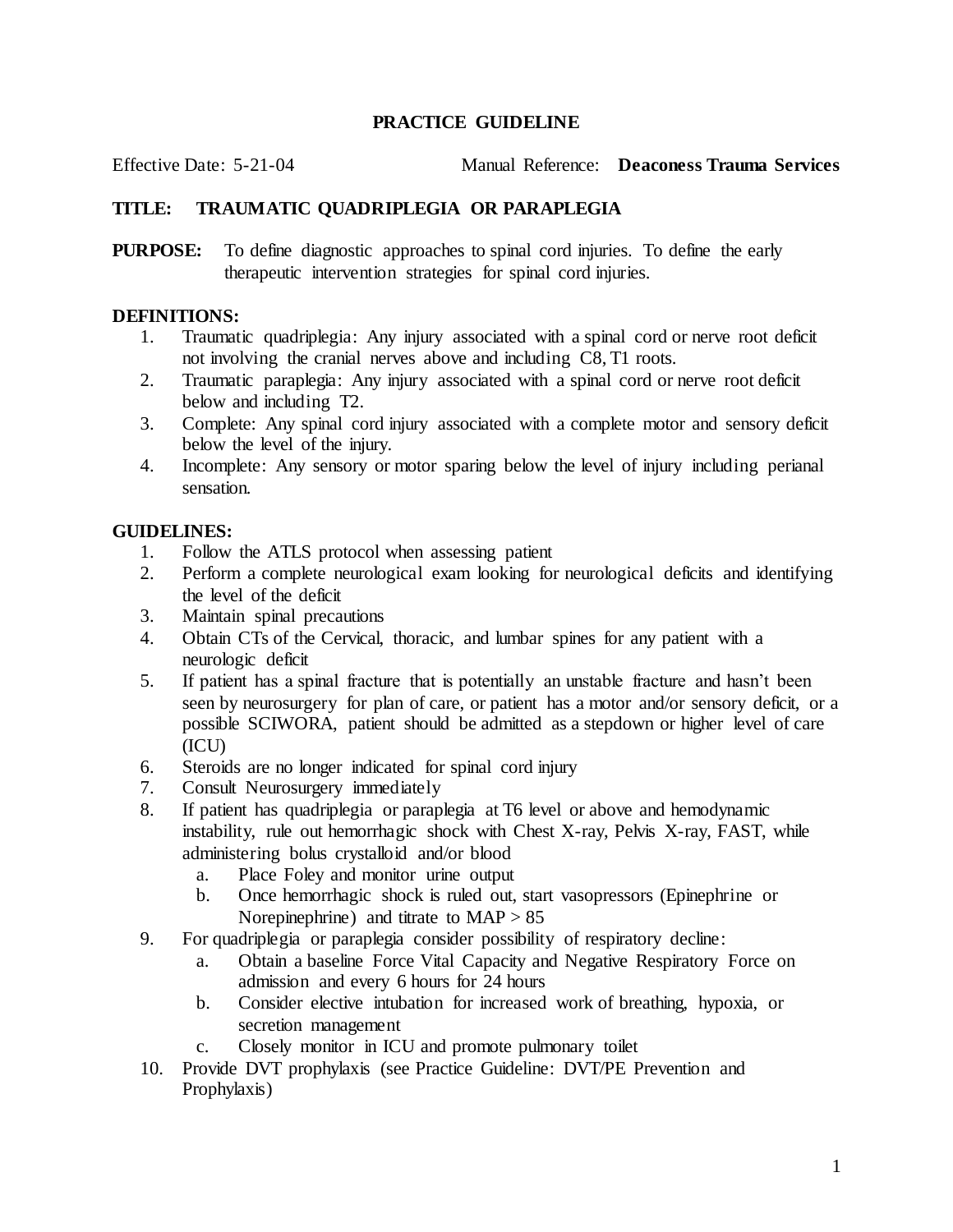11. Request full rehabilitation services consult on admission.

| <b>Level</b>   | <b>Muscle Group</b>      | <b>Action</b>                  | <b>DTR</b>     |
|----------------|--------------------------|--------------------------------|----------------|
| C <sub>5</sub> | Deltoid                  | Abduction of shoulder          | Strike deltoid |
| C6             | Biceps, brachialis       | Flexion of elbow               | Biceps jerk    |
| C <sub>7</sub> | Triceps, wrist extensors | Extension of elbow, wrist      | Triceps jerk   |
| C <sub>8</sub> | Intrinsic hand muscles   | Make a fist                    | $\ast$         |
| T1             | Intrinsic hand muscles   | Abduct adduct fingers          | $\ast$         |
| L2             | <b>Iliopsoas</b>         | Hip flexion                    | $\ast$         |
| L <sub>3</sub> | Quadriceps               | <b>Extension of knee</b>       | Knee jerk      |
| L <sub>4</sub> | Hamstrings               | Flex knee                      | *              |
| L5             | Tibialis anterior and    | Dorsiflexion foot and big toe  | Plantar reflex |
|                | extensor halluces longus |                                |                |
| <b>S1</b>      | Gastrocnemius            | Plantar flexion of foot        | Ankle jerk     |
| <b>S2-S4</b>   | Anal sphincter;          | Voluntary contractions of anal | *              |
|                | bulbocavernosus          | sphincter                      |                |

# **Table 1. Major Motor Level<sup>6</sup>**

\* usually evaluated by neurology, neurosurgery, occupational therapy and/or physical therapy

# **Table 2. Major Sensory Levels<sup>6</sup>**

| Level           | <b>Sensory</b>                        |
|-----------------|---------------------------------------|
| C1              | None in 90% of population             |
| C <sub>2</sub>  | Scalp                                 |
| C <sub>3</sub>  | <b>Neck</b>                           |
| C <sub>4</sub>  | Shoulder                              |
| C <sub>5</sub>  | Deltoid (shoulder pads)               |
| C6              | Thumb                                 |
| C7              | Middle finger                         |
| C8              | Little finger                         |
| T1              | Medial forearm                        |
| T2              | Medial (proximal) arm                 |
| T4              | Nipple                                |
| T8              | Costal margin                         |
| T <sub>10</sub> | <b>Umbilicus</b>                      |
| T <sub>12</sub> | Inguinal ligament                     |
| L1, L2          | Anterior thigh                        |
| L3              | Medial aspect of knee                 |
| L5              | Lateral calf, dorsum of foot, big toe |
| S <sub>1</sub>  | Lateral foot, fifth toe               |
| S3, S4          | Ischial tuberosity                    |
| <b>S4, S5</b>   | Buttocks, perianal region             |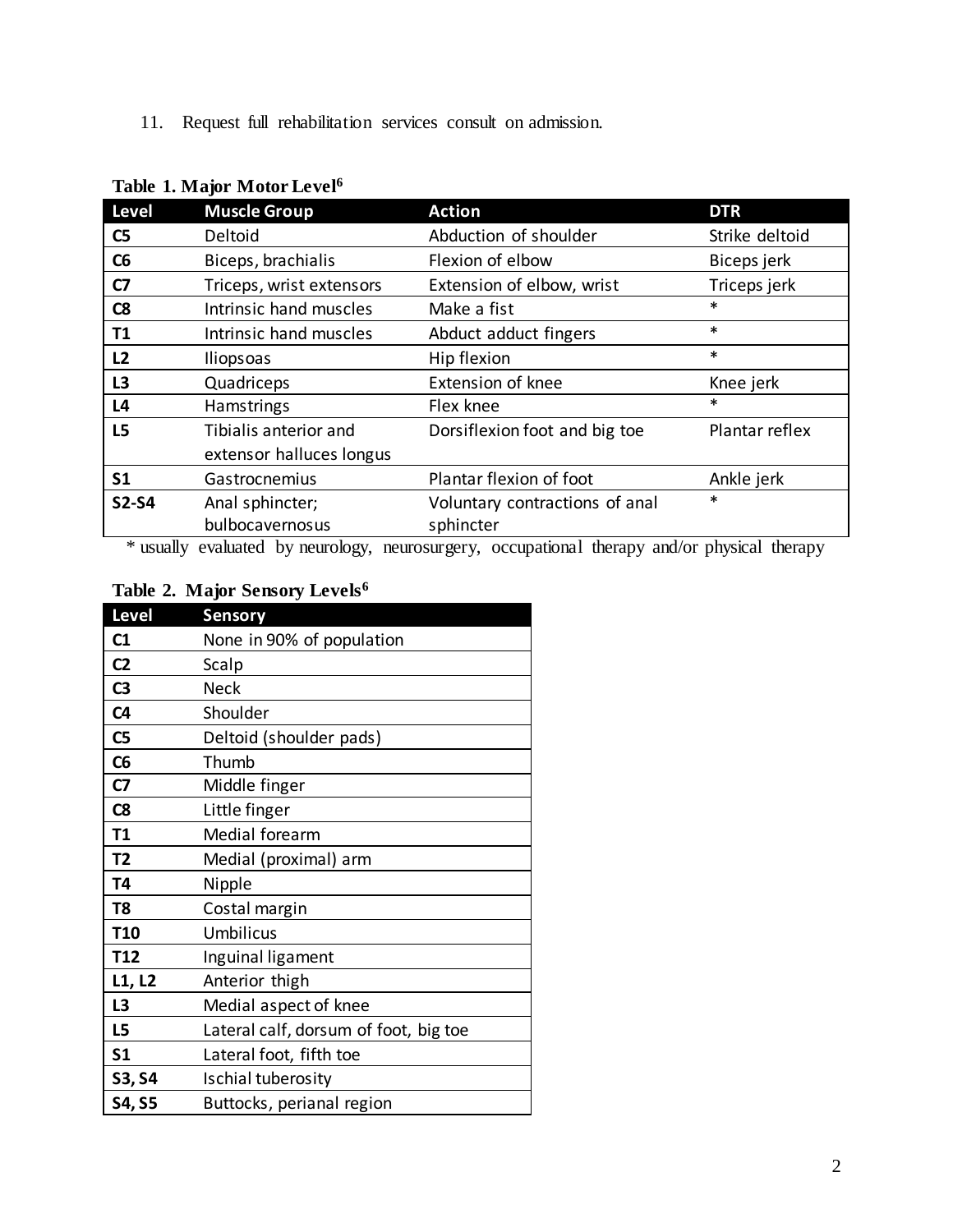| Tubic 9: Deglirium Reneaes   |                |  |  |  |
|------------------------------|----------------|--|--|--|
| <b>Reflex</b>                | <b>Level</b>   |  |  |  |
| <b>Biceps</b>                | $C5 - C6$      |  |  |  |
| <b>Triceps</b>               | $C6 - C7$      |  |  |  |
| <b>Upper Abdominal *</b>     | $T7 - T10$     |  |  |  |
| Lower Abdominal *            | $T7 - T10$     |  |  |  |
| Cremaster*                   | $L1 - L2$      |  |  |  |
| Knee jerk                    | $L3 - L4$      |  |  |  |
| Posterior tibial jerk        | L4             |  |  |  |
| Ankle jerk                   | S <sub>1</sub> |  |  |  |
| Bulbocavernosus <sup>1</sup> | $S2 - S4$      |  |  |  |
| Anocutaneous <sup>2</sup>    | $S2 - S4$      |  |  |  |

### **Table 3. Segmental Reflexes<sup>7</sup>**

\* Cutaneous reflexes: decreased in upper motor neuron lesion

- 1 Contraction of bulbocavernosus muscle after stroking dorsum of glans penis
- 2 contraction of anal sphincter after stroking the perineal skin

### **REFERENCES:**

- TRAUMA NURSING CORE COURSE, Emergency Nurses Association, Fifth edition, 2000.
- Deaconess Trauma Guideline Manual, CERVICAL SPINE CLEARANCE.
- Deaconess Emergency Department Policy & Procedure Manual, SPINAL CORD INJURY FLOWSHEET.
- Deaconess Trauma Guideline Manual, NECK IMMOBILIZATION FLOWCHART.
- Deaconess Nursing Procedure Manual, No. P-16, PRESSURE ULCER: PREVENTION, ASSESSMENT, TREATMENT.
- 1. Vale FL, Burns J, Jackson AB, Hadley MN. Combined medical and surgical treatment after acute spinal cord injury: results of a prospective pilot study to assess the merits of aggressive medical resuscitation and blood pressure management. J Neurosurg. 1997;87(2):239.
- 2. Jia X, Kowalski RG, Sciubba DM, Geocadin RG. Critical care of traumatic spinal cord injury. J Intensive Care Med. 2013 Jan;28(1):12-23.
- 3. Levi L, Wolf A, Belzberg H. Hemodynamic parameters in patients with acute cervical cord trauma: description, intervention, and prediction of outcome. Neurosurgery. 1993;33(6):1007
- 4. Hadley MN, et al. Blood pressure management after acute spinal cord injury. Neurosurgery. 2002;50(3 Suppl):S58-S62.
- 5. Holcroft JW, Anderson JT, Sena MJ. Shock. *Scientific American Surgery*. DeckerIP.com. 2016. Accessed July 2016
- 6. Committee on Trauma*. Advanced Trauma Life Support Student Manual 9th edition.*  Chicago: American College of Surgeons. 2012.
- 7. *Clinical Methods: The History, Physical, and Laboratory Examinations. 3rd edition.* Walker HK, Hall WD, Hurst JW, editors. Boston: [Butterworths;](http://www.elsevierdirect.com/imprint.jsp?iid=30) 1990.